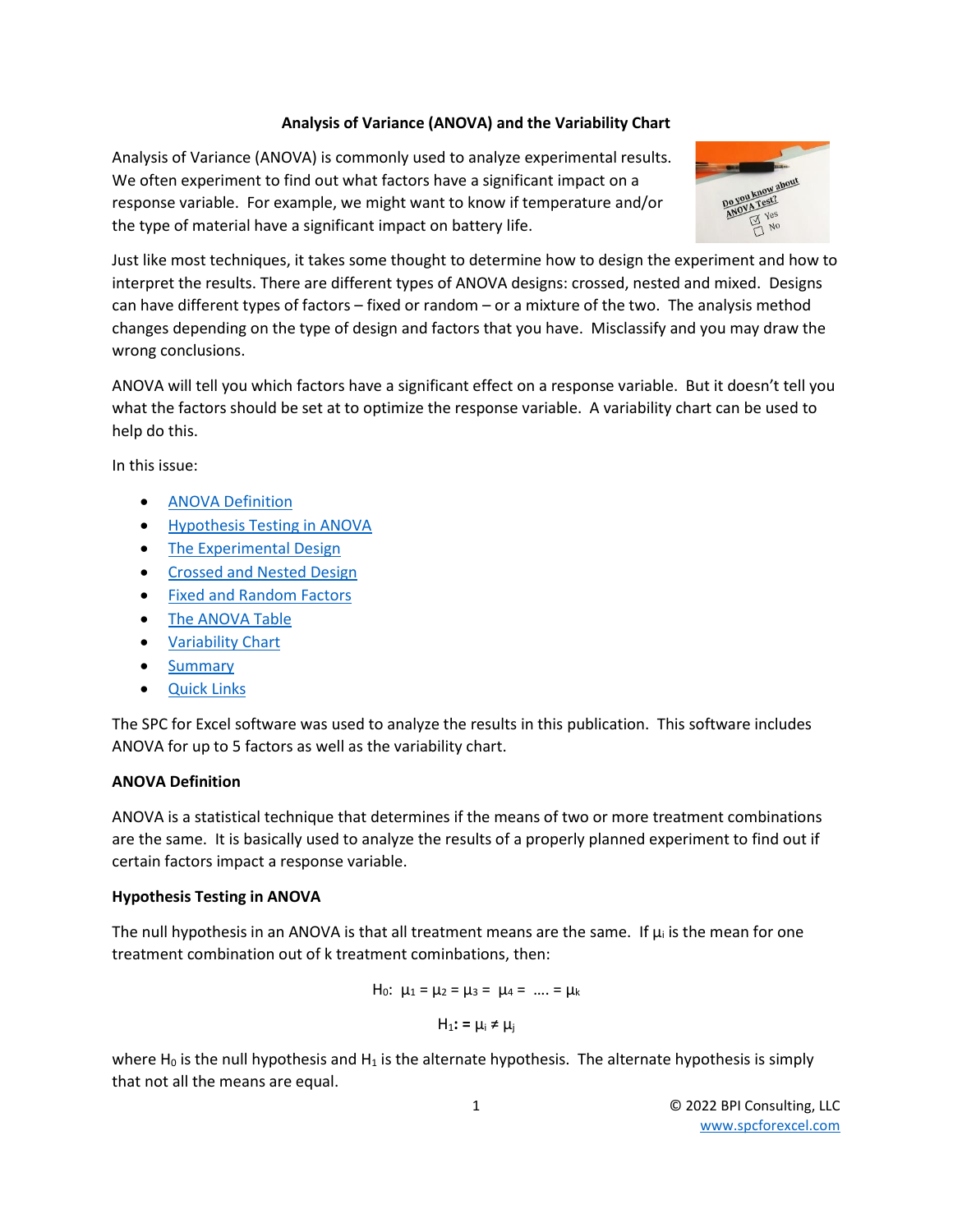### <span id="page-1-0"></span>**The Experimental Design**

One of the simplest types of ANOVA involves only two factors. This is the example that we will use in this publication. It is from Design and Analysis of Experiments, 6<sup>th</sup> Edition by Douglas Montgomery.

In this example an engineer is designing a battery that will be subjected to some large variations in temperature. The engineer wants to test three different materials to be used for the plate. He has no control over the temperature in the field but can control them in the laboratory. He selected three temperatures that represent the range of temperatures that the battery will see in the field (15, 70 and 125 °F). So, the engineer has selected the factors to include in the design (two factors: temperature and material) and the levels for each factor (material: 1, 2 and 3; temperature: 17, 70, 125). The factors are the independent variables in this experiment. The response variable is battery life – the dependent variable in this experiment.

In generic terms, the factors are often represented by capital letters, e.g., A and B in this case. The levels of each factor are represented by small letters with subscript numbers, e.g.,  $a_1$ ,  $a_2$ , etc., represent the levels of factor A;  $b_1$ ,  $b_2$ , etc. represent the levels of factor B. A treatment combination represents the levels of each factor where an experimental run is done, e.g.,  $a_1b_1$  is the experimental run when factor A is at its level  $a_1$  and Factor B is at is level  $b_1$ .

It sounds like this experiment is going to determine what impact temperature and material have on battery life, if any. This is true, but there is more. There is something referred to as *interaction effects*. Interaction effects represent the combined effects of factors on the response variable. If there are only two variables, like temperature and type of material, you are investigating not only the effect of temperature and material but also the interaction effect of temperature and material. This effect is denoted by temperature\*material or AB. If there is an interaction effect present, the impact of material on the battery life depends on the level of temperature.

There can be interaction effects for any number of factors. For example, if you have three factors, you will have the main effects of each factor by itself (A, B and C) as well as the two-factor interactions (AB, AC, BC) and the three-factor interaction (ABC).

The next thing the engineer must decide is how many times he wants to replicate each treatment combination. The replications are used to determine the "normal" variation in the process. This "normal" variation is used to determine if any of the treatment means are significantly different, as you will see below. The engineer decides to replicate each treatment combination 4 times. The experimental runs are conducted in a random order.

The results from the experiment are shown in Table 1.

## <span id="page-1-1"></span>**Crossed Designs and Nested Designs**

A design is crossed when every level of a factor occurs in a treatment combination with every level of the other factors. In our example, every level of material occurs with every level of temperature. This design is crossed. The layout for the design in Table 1 is shown in Table 2 below.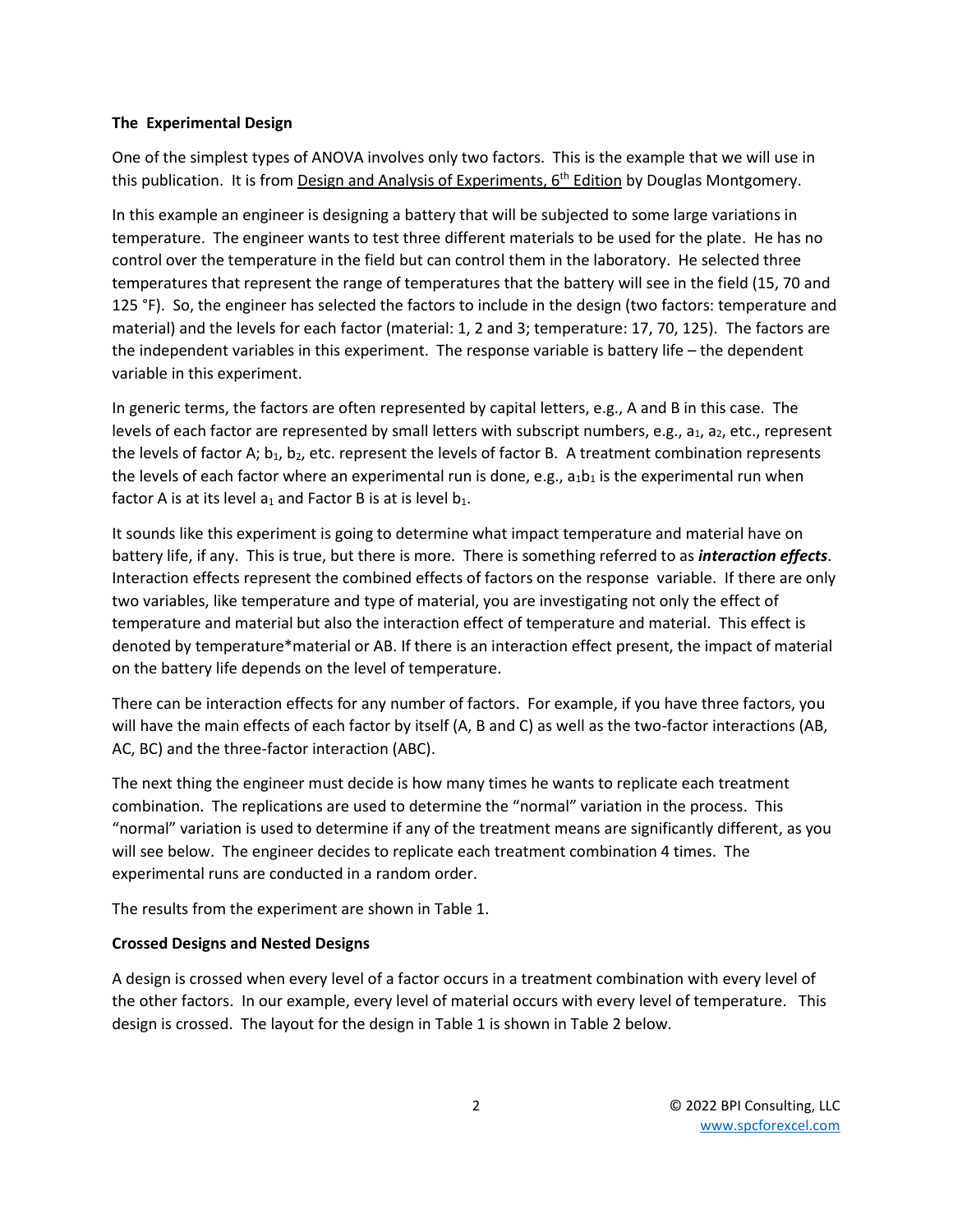#### **Table 1: Battery Life (Hours) Results**

|                 | <b>Temperature</b> |     |     |     |    |     |  |
|-----------------|--------------------|-----|-----|-----|----|-----|--|
| <b>Material</b> | 15                 |     | 70  |     |    | 125 |  |
| 1               | 130                | 155 | 34  | 40  | 20 | 70  |  |
|                 | 74                 | 180 | 80  | 75  | 82 | 58  |  |
| 2               | 150                | 188 | 136 | 122 | 25 | 70  |  |
|                 | 159                | 126 | 106 | 115 | 58 | 45  |  |
| 3               | 138                | 110 | 174 | 120 | 96 | 104 |  |
|                 | 168                | 160 | 150 | 139 | 82 | 60  |  |

### **Table 2: Crossed Design with Four Replications**

| Α | B              | Response |     |     |     |  |  |
|---|----------------|----------|-----|-----|-----|--|--|
| 1 | 1              | Y1       | Y2  | Y3  | Y4  |  |  |
|   | $\overline{2}$ | Y5       | Υ6  | Y7  | Y8  |  |  |
|   | 3              | Υ9       | Y10 | Y11 | Y12 |  |  |
| 2 | 1              | Y13      | Y14 | Y15 | Y16 |  |  |
|   | 2              | Y17      | Y18 | Y19 | Y20 |  |  |
|   | 3              | Y21      | Y22 | Y23 | Y24 |  |  |
| 3 | $\mathbf{1}$   | Y25      | Y26 | Y27 | Y28 |  |  |
|   | 2              | Y29      | Y30 | Y31 | Y32 |  |  |
|   | 3              | Y33      | Y34 | Y35 | Y36 |  |  |

The first treatment is for A = 1 and B = 1. The four replications are given as Y1, Y2, Y3 and Y4. It is easy to see that every level of A is associated with each level of B during the experiment.

It is not always possible though to have each level of a factor occur with every level of the other factors. In this case, you will use a nested design. This occurs when fewer of all levels of at least one factor occur with each level of the other factors. Table 3 is an example of a two-factor nested design with four replications.

| A            | B            | Response |     |     |     |  |  |
|--------------|--------------|----------|-----|-----|-----|--|--|
| $\mathbf{1}$ | $\mathbf{1}$ | Y1       | Y2  | Y3  | Y4  |  |  |
|              | 2            | Υ5       | Υ6  | Y7  | Υ8  |  |  |
|              | 3            | Υ9       | Y10 | Y11 | Y12 |  |  |
| 2            | 4            | Y13      | Y14 | Y15 | Y16 |  |  |
|              | 5            | Y17      | Y18 | Y19 | Y20 |  |  |
|              | 6            | Y21      | Y22 | Y23 | Y24 |  |  |
| 3            | 7            | Y25      | Y26 | Y27 | Y28 |  |  |
|              | 8            | Y29      | Y30 | Y31 | Y32 |  |  |
|              | 9            | Y33      | Y34 | Y35 | Y36 |  |  |

### **Table 3: Nested Design with Four Replications**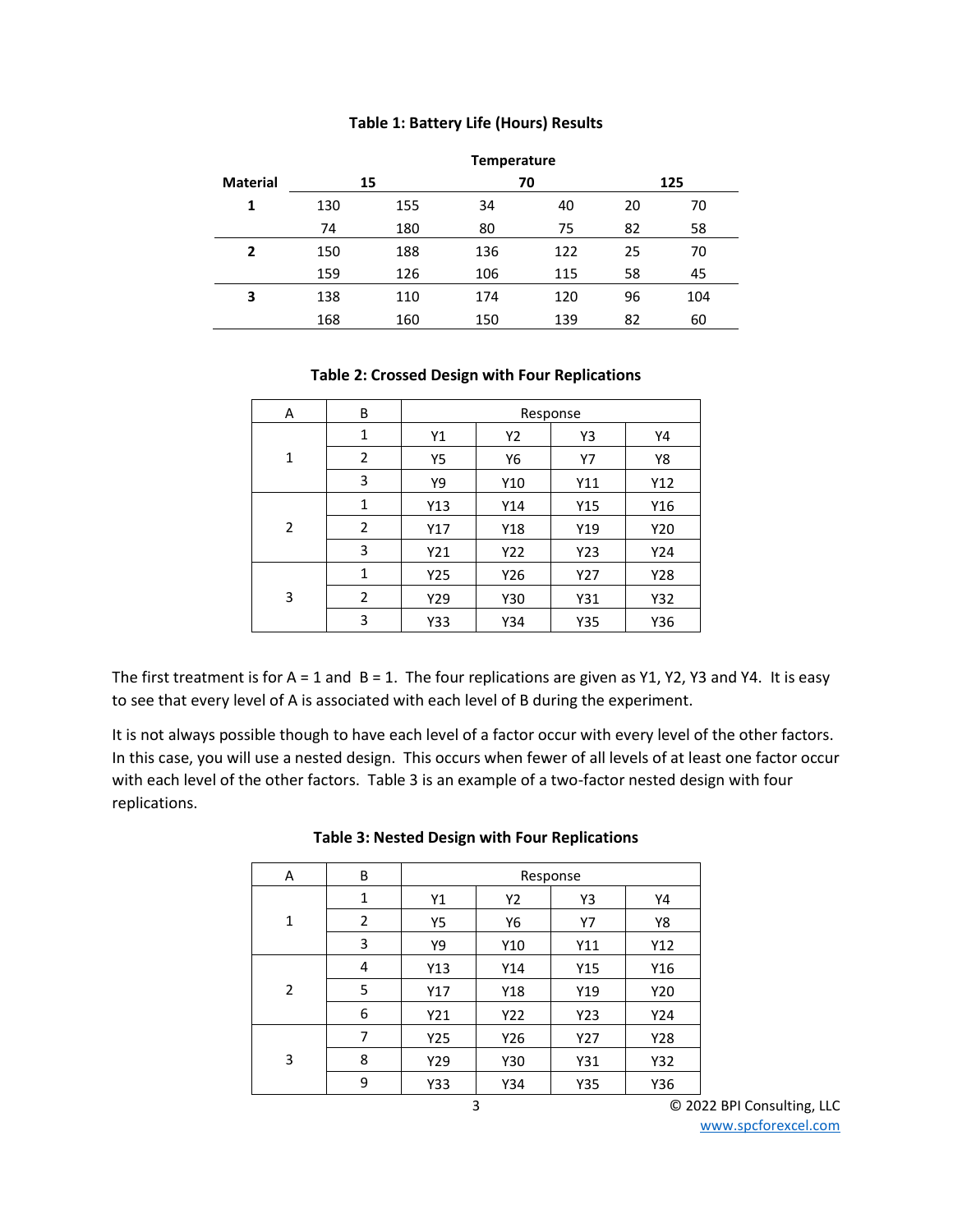The only difference between Tables 2 and 3 are the levels of B. In the crossed design, the three levels of B are repeated for level of A. In the nested design, this is not possible and each level of A is combined with different levels of B. If Factor B is nested within Factor A (as in Table 3), then a level of Factor B can only occur within one level of Factor A.

Here is an example of a nested design. You have three suppliers for a raw material you use in your process. You want to see if there is a difference in purity of the raw material they send you. The suppliers are Factor A in this case. For each supplier, you select 3 batches. This is Factor B. You select four samples from each batch. This is the design shown in Table 3.

Just to complicate things a little bit, you can have a mixed design where you have both fixed and nested combined. An example is shown in Table 4 for Factor A with three levels, Factor B with two levels, and Factor C with 12 levels.

| Α              | B              | C              | Response  |     |     |     |
|----------------|----------------|----------------|-----------|-----|-----|-----|
| $\mathbf 1$    | 1              | 1              | Υ1        | Y2  | Y3  | Y4  |
|                |                | $\overline{2}$ | <b>Y5</b> | Υ6  | Y7  | Υ8  |
|                | $\overline{2}$ | 3              | Υ9        | Y10 | Y11 | Y12 |
|                |                | 4              | Y13       | Y14 | Y15 | Y16 |
| $\overline{2}$ | $\mathbf{1}$   | 5              | Y17       | Y18 | Y19 | Y20 |
|                |                | 6              | Y21       | Y22 | Y23 | Y24 |
|                | 2              | $\overline{7}$ | Y25       | Y26 | Y27 | Y28 |
|                |                | 8              | Y29       | Y30 | Y31 | Y32 |
| 3              | 1              | 9              | Y33       | Y34 | Y35 | Y36 |
|                |                | 10             | Y37       | Y38 | Y39 | Y40 |
|                | 2              | 11             | Y41       | Y42 | Y43 | Y44 |
|                |                | 12             | Y45       | Y46 | Y47 | Y48 |

**Table 4: Mixed Design with Four Replications**

In this design, Factors A and B are crossed – each level of B occurs in each level of A. This is not true for Factor C. It is nested under Factors A and B.

# <span id="page-3-0"></span>**Fixed and Random Factors**

Factors in ANOVA are either fixed or random. And it does make a big difference because the analysis is will change depending on the type of factors. A *fixed factor* is controlled. In our example, there are three temperature levels. These are controlled. You only care about the results from these temperatures. You are not trying to say anything about all the other temperatures.

A *random factor* has many possible levels, and you are interested in exploring all the levels. You can't include all the levels in the design, so you randomly select levels to use in the design.

Fixed factors and random factors require a different type of analysis. If you misclassify a factor, you can generate incorrect results.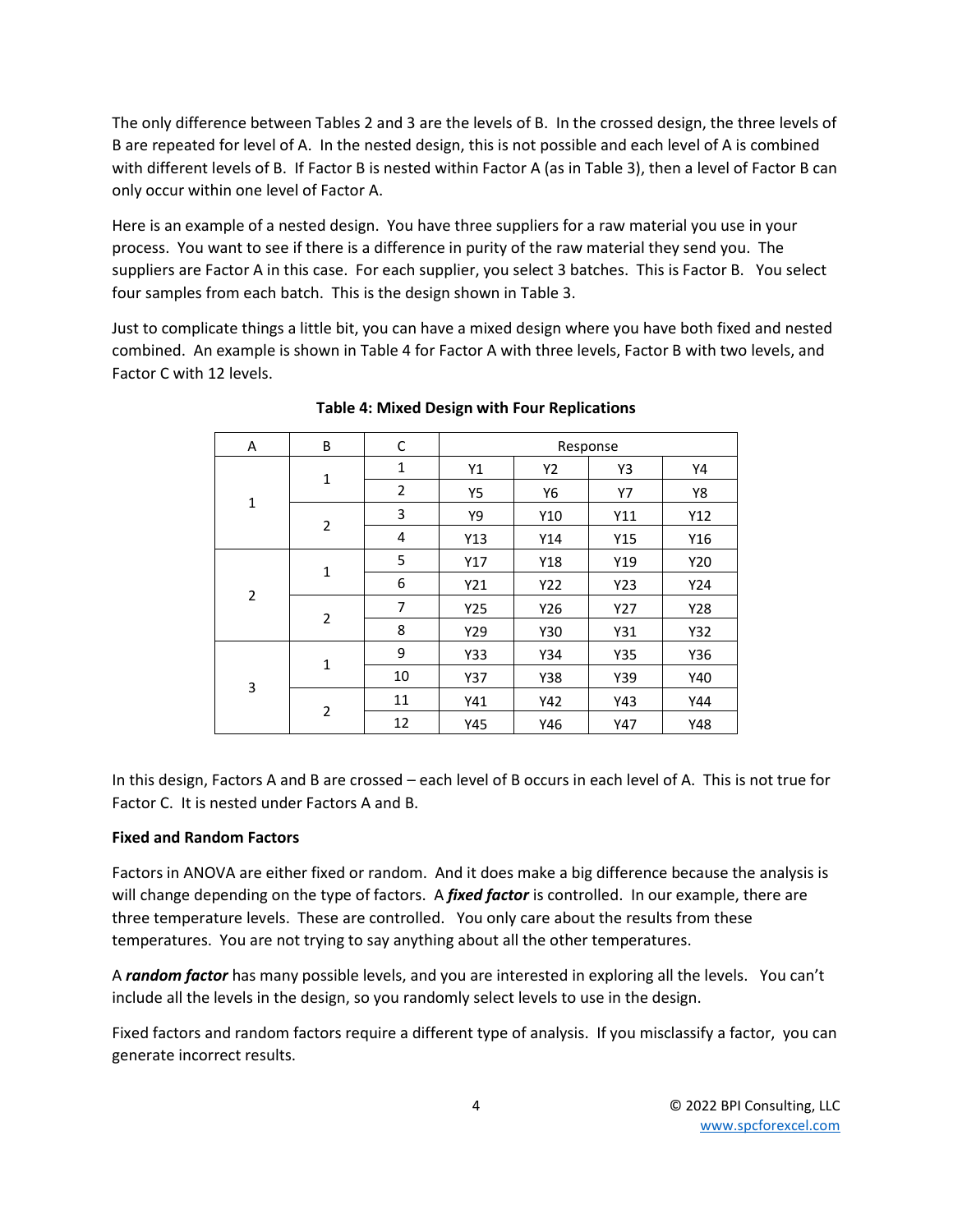#### <span id="page-4-0"></span>**The ANOVA Table**

The results are presented in an ANOVA table. It is a method of summarizing data from an experimental design. It divides the sources of variation into two major categories: within treatment combinations and between treatment combinations. The objective is to determine if there are any differences between treatments. This is done by comparing the variance between treatments with the variance within treatments. If the variance between treatments can be explained by the within variance, we will conclude that there are no differences between the treatments. If the variance between treatments cannot be explained by the within variance, we will conclude that there are differences between the treatments.

The ANOVA table for battery life is shown below in Table 5. This is a crossed design with fixed factors.

| Source               | Sum of<br>Squares | <b>Degrees</b><br>οf<br>Freedom | Mean<br>Square | F      | p Value |
|----------------------|-------------------|---------------------------------|----------------|--------|---------|
| Temperature          | 39119             | 2                               | 19559          | 28.968 | 0.0000  |
| Material             | 10684             | 2                               | 5341.9         | 7.911  | 0.0020  |
| Temperature*Material | 9614              | 4                               | 2403.4         | 3.560  | 0.0186  |
| Within               | 18231             | 27                              | 675.2          |        |         |
| Total                | 77647             | 35                              |                |        |         |

**Table 5: ANOVA Table for Battery Life (Crossed Design)**

The first column is the source of variation. The ANOVA table separates the between treatment variation (temperature, material, and temperature\*material in the table) from the within treatment variation (within in the table).

The second column is the Sum of Squares (SS). The SS is a measure of the variation that is attributed to each source of variation. The calculations for this example are shown below. These calculations assume that this is a crossed design with fixed factors, where  $a =$  number of levels of factor A,  $b =$  number of levels for factor B and  $n =$  the number of replications. Also, the value of  $A_i$  is the sum of the results when A is at level i.  $B_i$  and AB<sub>ij</sub> are found similarly. The "Within" source is often called "Error."

$$
CM = \frac{(sum of all observations)^2}{nab} = \frac{14432401}{36} = 400900
$$

Sum of Squares Total (SST) =  $\bigwedge$  (each observation)<sup>2</sup> – CM = 478547 – 400900 = 77647

Sum of Squares due to A (SSA) =  $\frac{\sum_{i=1}^{a} A_i^2}{\sum_{i=1}^{b} A_i^2}$  $\frac{1}{nb} - CM =$ 5280225  $\frac{12}{12} - 400900 = 39119$ 

Sum of Squares due to B (SSB) = 
$$
\frac{\sum_{j=1}^{b} B_j^2}{na} - CM = \frac{4939005}{12} - 400900 = 10684
$$

Sum of Squares due to AB (SSAB) = 
$$
\frac{\sum_{i=1}^{a} \sum_{j=1}^{b} AB_{ij}^{2}}{n} - CM - SSA - SSB
$$
  
© 2022 BPI Consulting, LLC

[www.spcforexcel.com](https://www.spcforexcel.com/)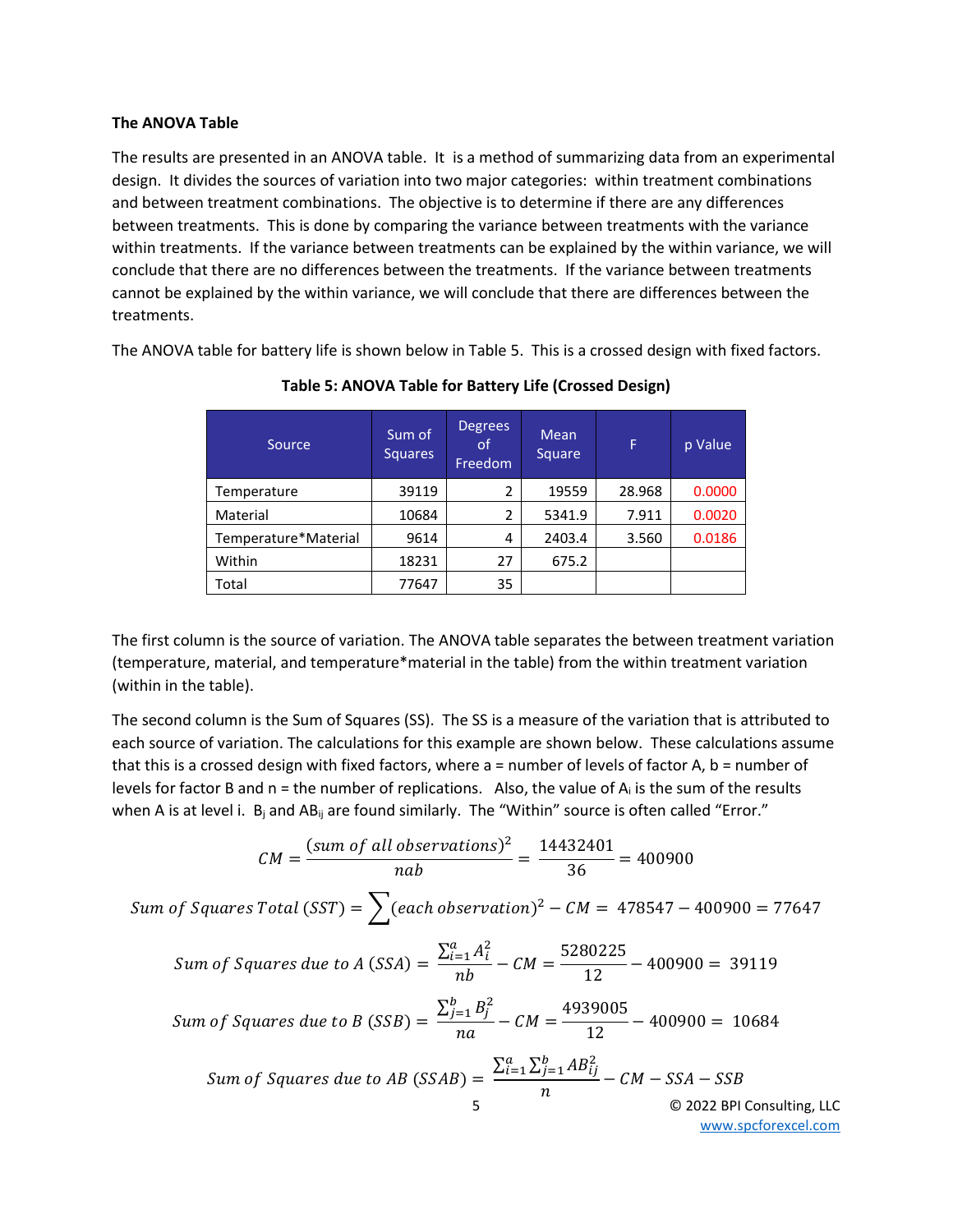$$
= \frac{1841265}{4} - 400900 - 39119 - 10684 = 9614
$$
  
Sum of Squares Error = SST - SSA - SSB - SSAB = 18231

The third column contains the degrees of freedom (df). It is a measure of how much independent information you have. For a main factor, like A, it is given by the number of levels for factor A minus 1. For interaction factors, like AB, the degrees of freedom are the degrees of freedom for Factor A times the degrees of freedom for Factor B. So, with the total number of samples = 36, the degrees of freedom are given by:

> df  $A = a - 1 = 2$ df  $B = b - 1 = 2$ df AB =  $(a - 1)(b - 1) = 4$ df Error =  $(N - 1) - (df A + df B + df AB) = 27$ df Total =  $N - 1$

The fourth column contains the mean square values for the various sources of variation. These are obtained by dividing the sum of squares for each source by the degrees of freedom for each source. The treatment mean squares (e.g., A, B and AB) represent the variation between sample means. The mean square error (MSE) is obtained by dividing the "within" sum of squares by the "within" degrees of freedom. The MSE represents the variation within the samples.

The mean squares are used to determine if a source is statistically significant. This is done by calculating the F value for each source. For the crossed design with fixed factors, this is done by dividing each mean square for a source by MSE, the mean square error. For example, the F value for factor A is:

F for Factor A = Mean Square for Factor A/MSE =  $19559/675.2$  = 28.968

The F values are shown in the fifth column.

The sixth column is key to determining which factors or interactions have a statistically significant impact on the response variable. This column contains the p value for the F value. This represents how likely it is that you could get the calculated F value if the null hypothesis of no difference in means was true. The smaller the value, the more likely it is that the null hypothesis is not true. Quite often, the p value is compared to alpha = 0.05. If the p value is less than alpha, then the null hypothesis is rejected.

In this example, the p value for temperature, material and the interaction of temperature\*material is less than 0.05. All are statistically significant and impact battery life.

<span id="page-5-0"></span>If you would like to see the calculations for one factor ANOVA, please see our SPC Knowledge Base articl[e One Factor ANOVA.](https://www.spcforexcel.com/knowledge/root-cause-analysis/single-factor-anova)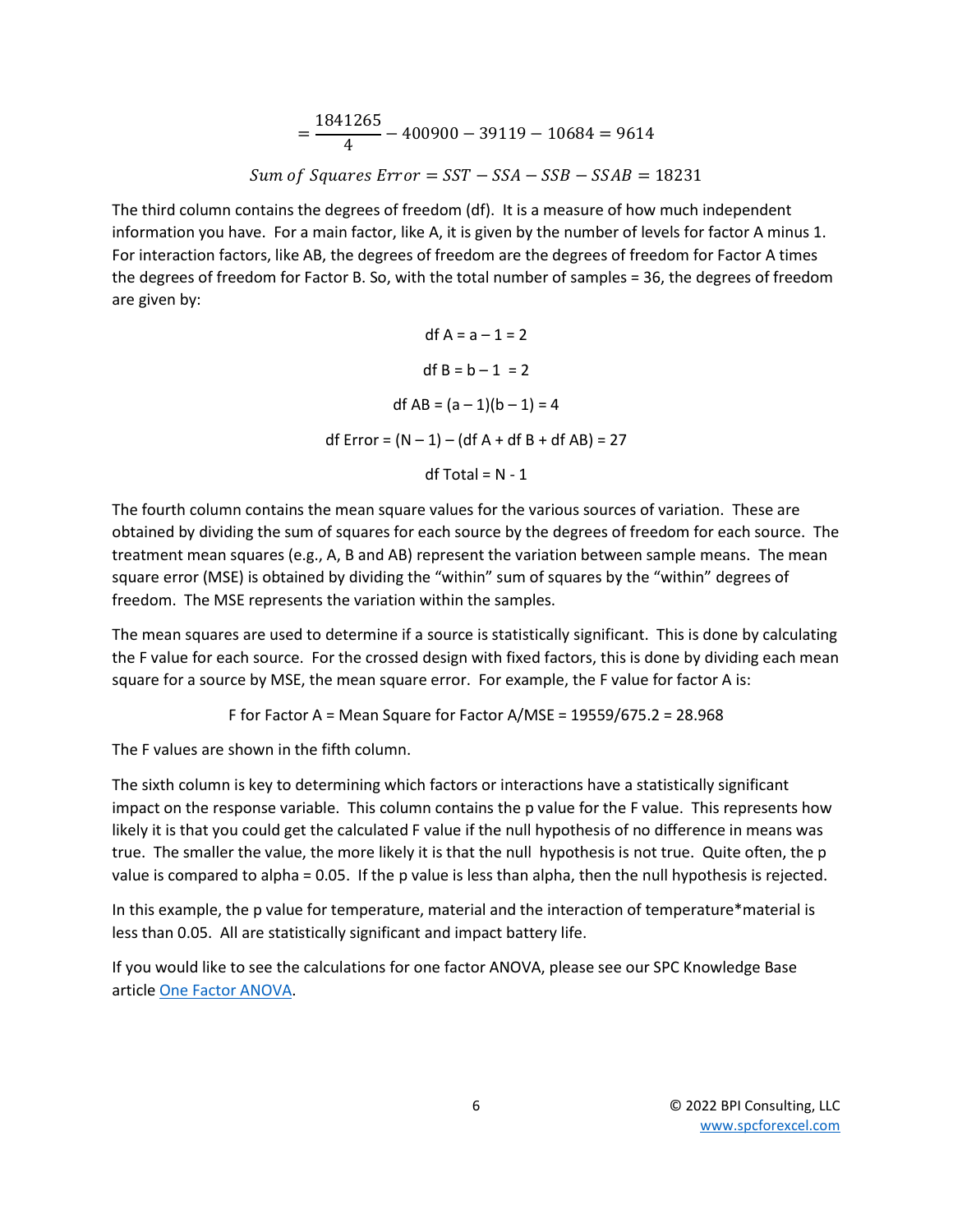### **The Variability Chart**

The ANOVA table tells you which factors and interactions significantly impact the response variable. But it doesn't tell you what levels are best. It is helpful to construct a chart that plots the results. The variability chart does this. The variability chart plots the following:

- Individual sample results
- Treatment averages
- Subgroup averages
- Overall mean

The variability chart for the battery life experiment is shown in Figure 1.



## **Figure 1: Variability Chart for Battery Life**

This variability chart groups the results by temperature and shows the results for each level of material. The individual black squares are the sample results (4 replications per treatment condition). The blue diamonds are the average of each treatment condition (the average of the 4 replicates). The blue line is the average of the results for each temperature in this case. The green line is the overall average.

The variability chart shows that the lower temperature (15) gives longer battery life. It averages around 140+ hours while the temperature of 70 averages around 105 and the temperature of 125 averages around 60+ for the three materials. You can see the interaction between temperature and material in this figure as well. As you move up each temperature level through the three materials, you see different responses. For 15 degrees, there is little difference in the average battery life regardless of material type. For 70 degrees, the average battery life increases as you move from material 1 to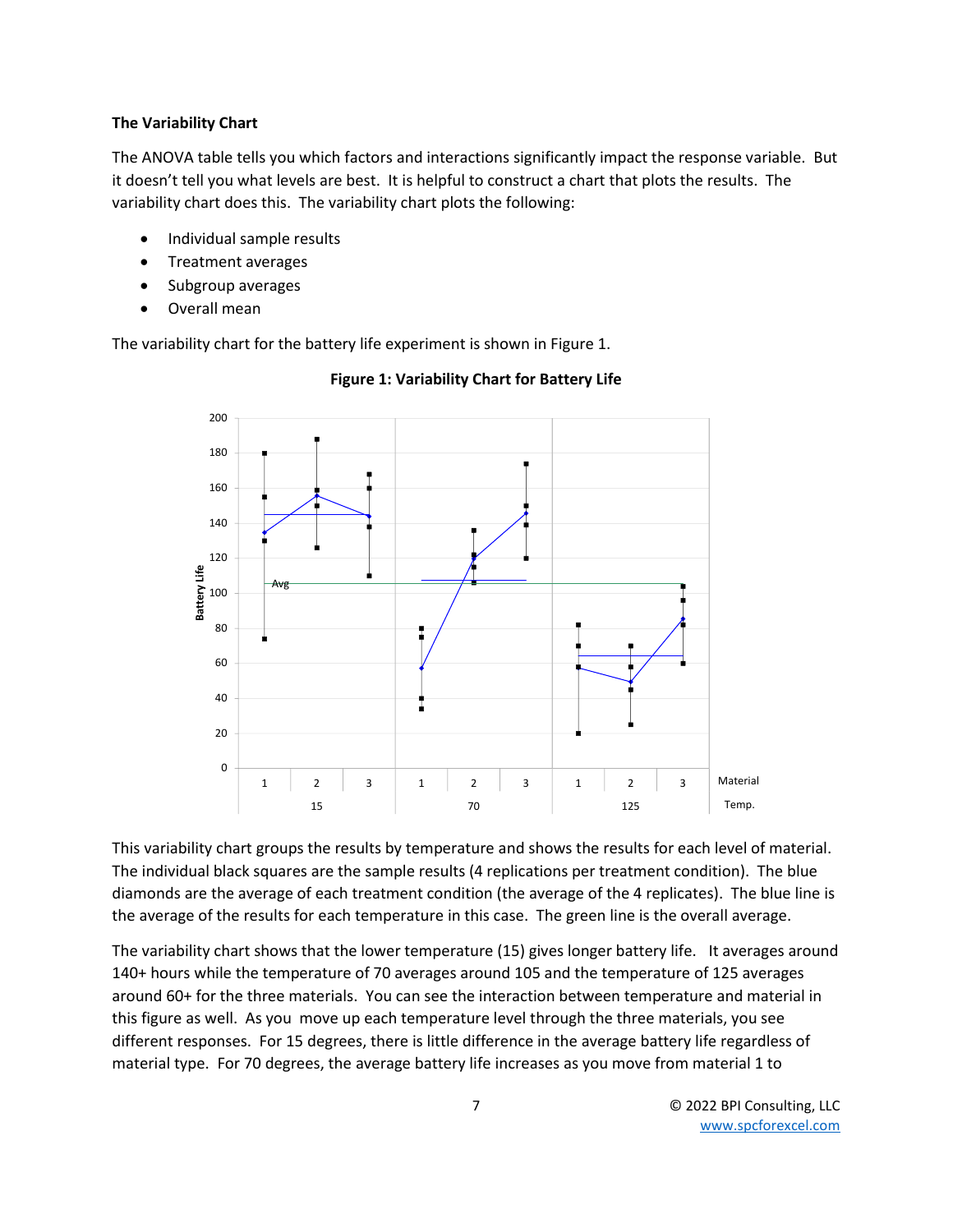material 3. For 70 degrees, the battery life is highest for material 3. If there is no interaction, you would expect the change in response to be the same, not different as shown in the figure.

It appears that a temperature of 15 and material type 3 (across all temperatures) gives the best result for battery life.

You can switch the factors on the x-axis to make it easier to see different factors. Figure 2 shows the variability chart with the results grouped by material.



## **Figure 2: Variability Chart with the Results Grouped by Material**

The conclusions are still the same, it is just sometimes easier to see the results by looking at the different views the variability chart gives you.

#### <span id="page-7-0"></span>**Summary**

This publication examined the Analysis of Variance (ANOVA) to determine what factors and/or interactions significantly impact a response variable. The variability chart was used to determine what the factor levels should be to give the optimized response variable. An example using a crossed design and fixed factors was used to demonstrate this. Designs can be crossed, nested or a mix of the two. Factors used in a design can be fixed, random or a combination of the two.

#### <span id="page-7-1"></span>**Quick Links**

#### [Visit our home page](http://www.spcforexcel.com/)

[SPC for Excel Software](http://www.spcforexcel.com/spc-software)